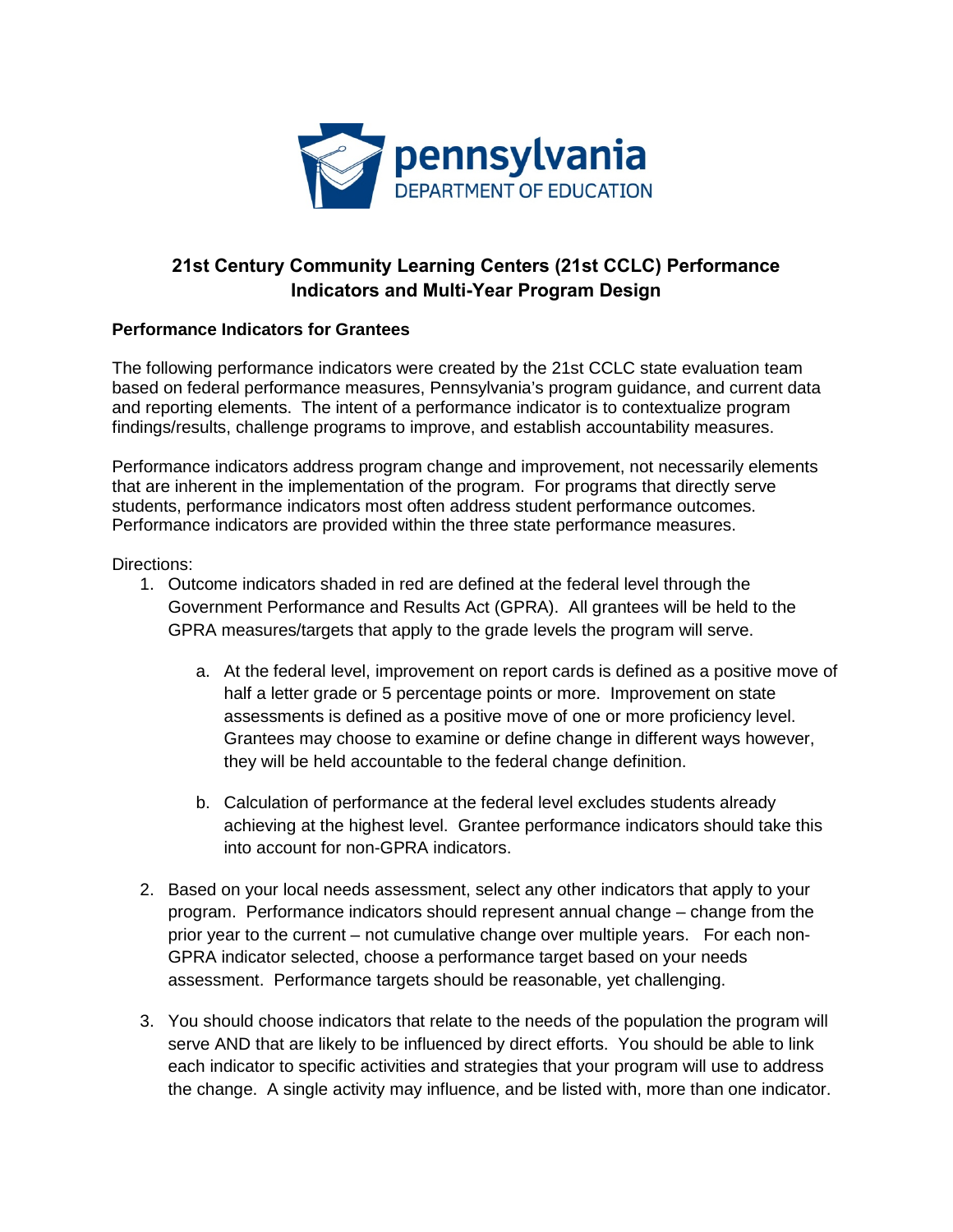the GPRA indicators and these indicators should be selected for the areas of greatest It is unlikely that a program will select all non-GPRA indicators. State evaluators recommend that an applicant select or create approximately 3-5 indicators in addition to local need.

- 4. If there are areas of local interest or focus, there is a block at the end for defining local indicators and targets.
- your application. 5. Complete the remaining empty columns as they apply to your grant and include it with
	- high school grades), enter "NA" in the activities, data sources and years columns. a. **All indicators shaded red are required of all grantees unless the grant does not serve that population.** If an indicator shaded in red does not apply to your population (i.e. elementary indicators will not apply if your grant will only serve Add to the data sources identified as needed.
	- b. If you are not going to address an optional indicator (no shading), leave the row blank or delete it by clicking any cell in the row, selecting the Layout sub-tab under the Table Tools menu, clicking the arrow beneath the delete button, and choosing delete row.
	- c. For optional indicators, be sure to specify the performance target your grant has established. Targets should be chosen by considering current performance levels as identified during needs assessment.
	- d. Student outcome performance indicators apply only to those students attending the program 30 or more days, as defined at the federal level, except credit recovery indicators, which apply to all students participating in credit recovery activities.

# *Grantees should also be aware of two implementation indicators included in GPRA:*

21st CCLC will offer high-quality enrichment opportunities that positively affect student outcomes such as school attendance and academic performance, and result in decreased disciplinary actions or other adverse behaviors.

 Indicator 2.1: The percentage of 21st CCLC centers reporting emphasis in at least one core academic area. Target: 100% of centers.

other areas. Target: 100% of centers. Indicator 2.2: The percentage 21st CCLC centers offering enrichment and support activities in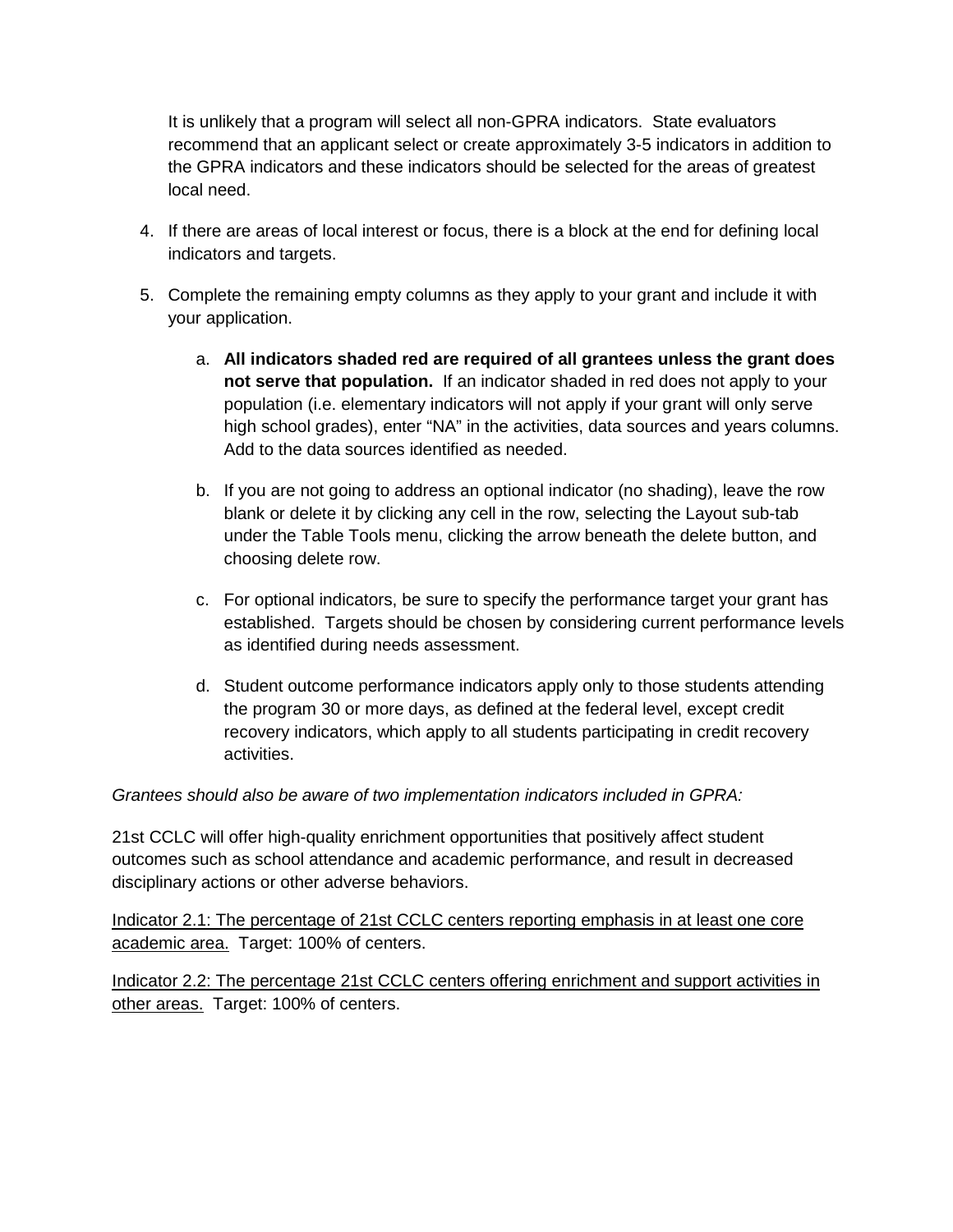## **21st CENTURY COMMUNITY LEARNING CENTERS:**

## **MULTI -YEAR PROGRAM DESIGN AND PERFORMANCE**

 **Applicant Agency:** 

 **Performance Measure 1: Students regularly participating in the program will meet or exceed state and local academic achievement standards in reading and math.** 

| <b>Performance Indicator</b>                 | <b>Target</b> | <b>Activities</b>                | Data Source(s) and         | <b>Grant Year</b> |
|----------------------------------------------|---------------|----------------------------------|----------------------------|-------------------|
|                                              | (% )          | Include those activities         | <b>Evaluation Methods</b>  | (1, 2, 3)         |
|                                              |               | specifically chosen to influence | List all data sources used | Indicate which    |
|                                              |               | the area addressed by the        | to examine this indicator  | grant years this  |
|                                              |               | performance indicator            |                            | indicator will be |
|                                              |               |                                  |                            | examined          |
| The percentage of elementary 21st CCLC       | 48.5%         |                                  | Math report card grades;   | 1,2,3             |
| regular program participants whose           |               |                                  | fall and spring; student   |                   |
| mathematics grades improved from fall to     |               |                                  | program attendance data;   |                   |
| spring (GPRA 1.1)                            |               |                                  | student grade levels       |                   |
| The percentage of middle or high school 21st | 48.5%         |                                  | Math report card grades;   | 1,2,3             |
| CCLC regular program participants whose      |               |                                  | fall and spring; student   |                   |
| mathematics grades improved from fall to     |               |                                  | program attendance data;   |                   |
| spring (GPRA 1.2)                            |               |                                  | student grade levels       |                   |
| The percentage of all 21st CCLC regular      | 48.5%         |                                  | Math report card grades;   | 1,2,3             |
| program participants whose mathematics       |               |                                  | fall and spring; student   |                   |
| grades improved from fall to spring (GPRA    |               |                                  | program attendance data    |                   |
| 1.3)                                         |               |                                  |                            |                   |
| The percentage of elementary 21st CCLC       | 48.5%         |                                  | Reading/English/language   | 1, 2, 3           |
| regular program participants whose           |               |                                  | arts report card grades;   |                   |
| reading/English grades improved from fall to |               |                                  | fall and spring; student   |                   |
| spring (GPRA 1.4)                            |               |                                  | program attendance data;   |                   |
|                                              |               |                                  | student grade levels       |                   |
| The percentage of middle or high school 21st | 48.5%         |                                  | Reading/English/language   | 1, 2, 3           |
| CCLC regular program participants whose      |               |                                  | arts report card grades;   |                   |
| reading/English grades improved from fall to |               |                                  | fall and spring; student   |                   |
| spring (GPRA 1.5)                            |               |                                  | program attendance data;   |                   |
|                                              |               |                                  | student grade levels       |                   |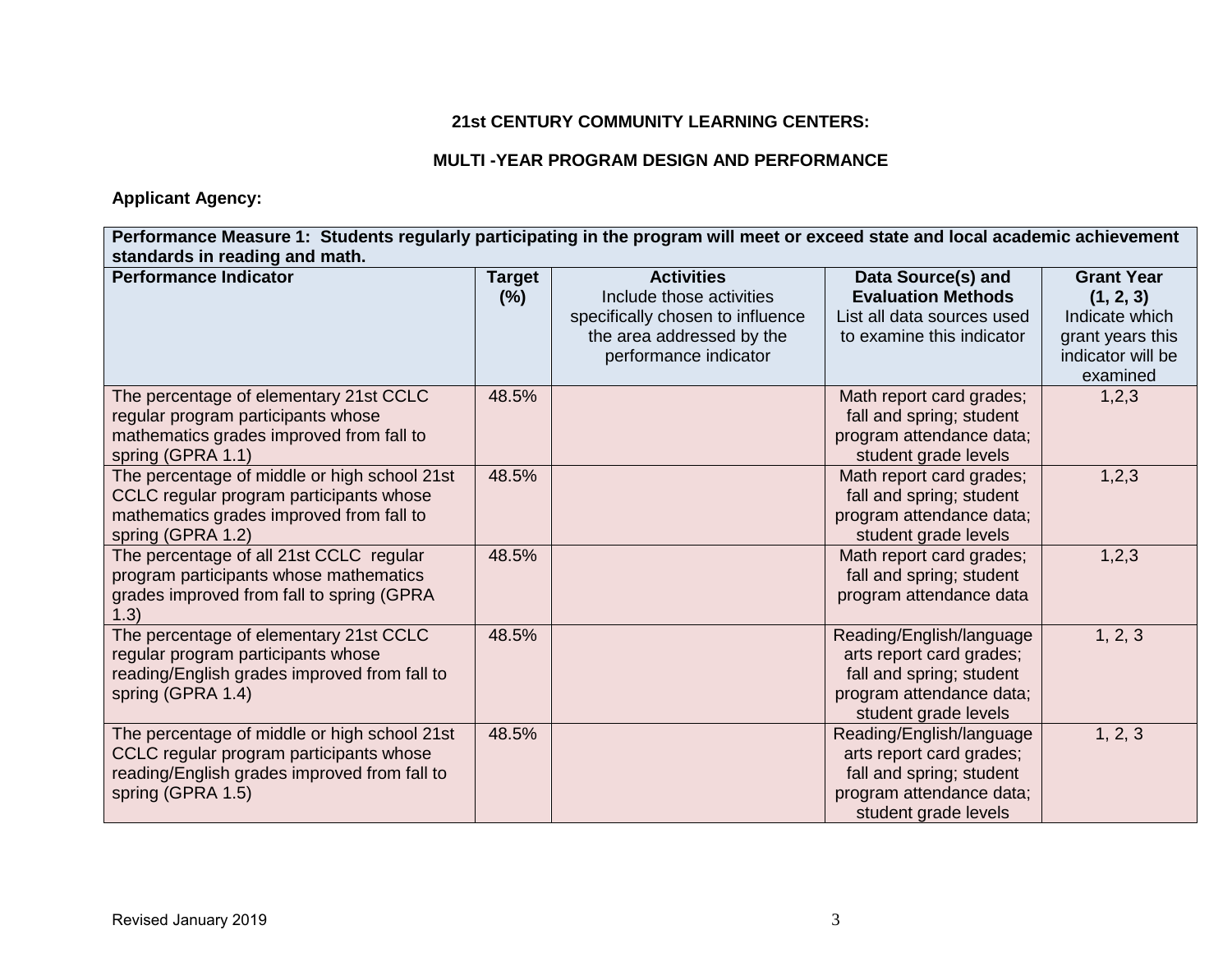| Performance Measure 1: Students regularly participating in the program will meet or exceed state and local academic achievement                                                                                                   |                      |                                                                                                                                         |                                                                                                             |                                                                                                       |  |  |
|-----------------------------------------------------------------------------------------------------------------------------------------------------------------------------------------------------------------------------------|----------------------|-----------------------------------------------------------------------------------------------------------------------------------------|-------------------------------------------------------------------------------------------------------------|-------------------------------------------------------------------------------------------------------|--|--|
| standards in reading and math.                                                                                                                                                                                                    |                      |                                                                                                                                         |                                                                                                             |                                                                                                       |  |  |
| <b>Performance Indicator</b>                                                                                                                                                                                                      | <b>Target</b><br>(%) | <b>Activities</b><br>Include those activities<br>specifically chosen to influence<br>the area addressed by the<br>performance indicator | Data Source(s) and<br><b>Evaluation Methods</b><br>List all data sources used<br>to examine this indicator  | <b>Grant Year</b><br>(1, 2, 3)<br>Indicate which<br>grant years this<br>indicator will be<br>examined |  |  |
| The percentage of all 21st CCLC regular<br>program participants whose reading/English<br>grades improved from fall to spring. (GPRA<br>1.6)                                                                                       | 70%                  |                                                                                                                                         | Reading/English/language<br>arts report card grades;<br>fall and spring; student<br>program attendance data | 1, 2, 3                                                                                               |  |  |
| The percentage of elementary 21st CCLC<br>regular program participants who improve<br>from not proficient to proficient or above in<br>reading on state assessments<br>(PSSA/PASA). (GPRA 1.7)                                    | 45%                  |                                                                                                                                         | <b>Reading state</b><br>assessment data; student<br>program attendance data;<br>student grade levels        | 1, 2, 3                                                                                               |  |  |
| The percentage of middle/high school 21st<br>CCLC regular program participants who<br>improve from not proficient to proficient or<br>above in mathematics on state assessments<br>(PSSA, PASA, or Keystone Exam). (GPRA<br>(1.8) | 25%                  |                                                                                                                                         | Math state assessment<br>data; student program<br>attendance data; student<br>grade levels                  | 1, 2, 3                                                                                               |  |  |
| The percentage of regularly attending students<br>who improve their state reading assessment<br>performance level from the prior year to the<br>current year                                                                      |                      |                                                                                                                                         | Reading state<br>assessment data; student<br>program attendance data                                        |                                                                                                       |  |  |
| The percentage of regularly attending students<br>who improve their state math assessment<br>performance level from the prior year to the<br>current year                                                                         |                      |                                                                                                                                         | Math state assessment<br>data; student program<br>attendance data                                           |                                                                                                       |  |  |
| The percentage of regularly attending students<br>improving in reading based on pre/post<br>assessments using [insert assessment name]                                                                                            |                      |                                                                                                                                         | Local pre/post reading<br>assessments [applicant<br>should specify]; student<br>program attendance data     |                                                                                                       |  |  |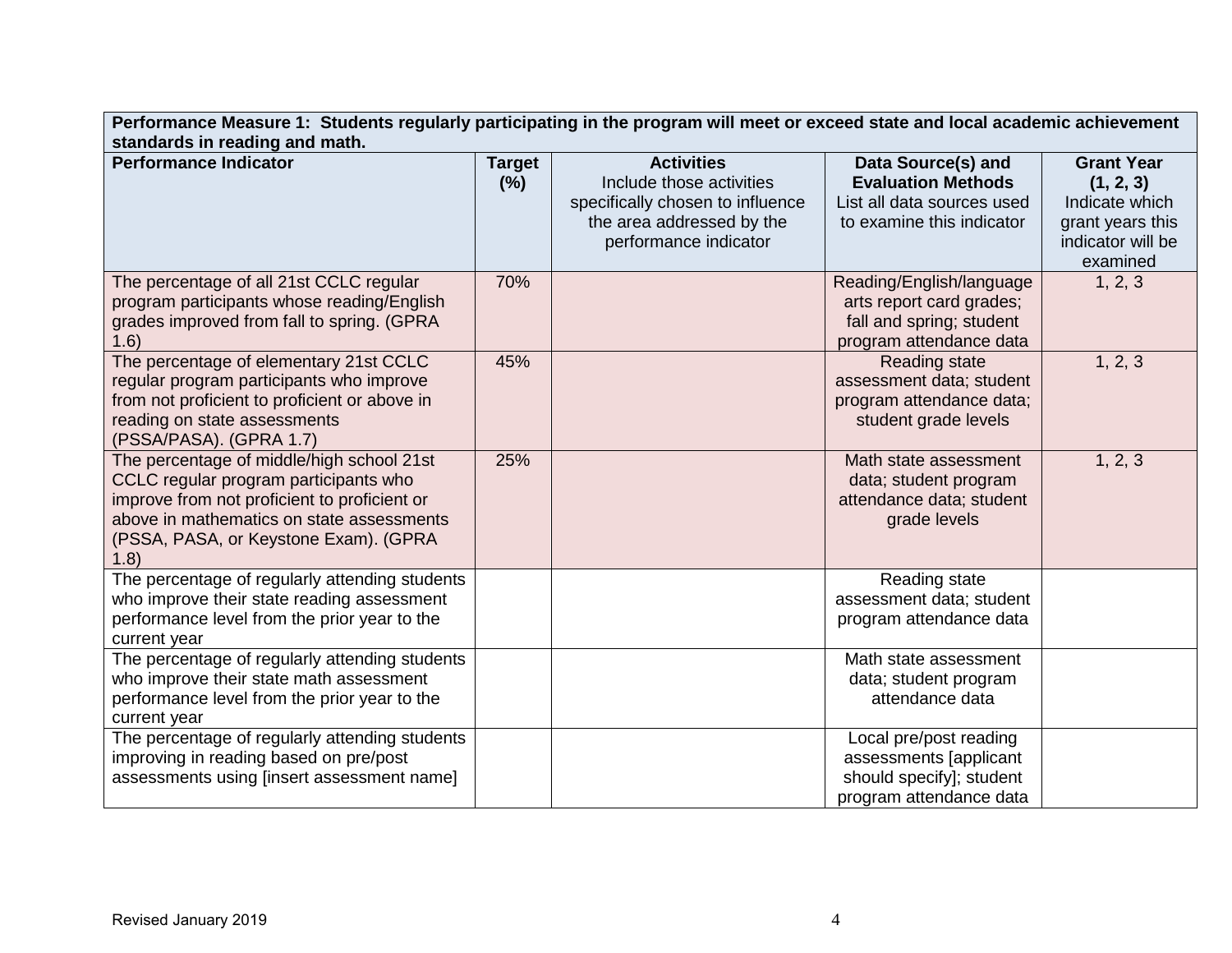| Performance Measure 1: Students regularly participating in the program will meet or exceed state and local academic achievement     |                       |                                                                                                                                         |                                                                                                            |                                                                                                       |  |
|-------------------------------------------------------------------------------------------------------------------------------------|-----------------------|-----------------------------------------------------------------------------------------------------------------------------------------|------------------------------------------------------------------------------------------------------------|-------------------------------------------------------------------------------------------------------|--|
| standards in reading and math.                                                                                                      |                       |                                                                                                                                         |                                                                                                            |                                                                                                       |  |
| <b>Performance Indicator</b>                                                                                                        | <b>Target</b><br>(% ) | <b>Activities</b><br>Include those activities<br>specifically chosen to influence<br>the area addressed by the<br>performance indicator | Data Source(s) and<br><b>Evaluation Methods</b><br>List all data sources used<br>to examine this indicator | <b>Grant Year</b><br>(1, 2, 3)<br>Indicate which<br>grant years this<br>indicator will be<br>examined |  |
| The percentage of regularly attending students<br>improving in math based on pre/post<br>assessments using [insert assessment name] |                       |                                                                                                                                         | Local pre/post reading<br>assessments [applicant<br>should specify]; student<br>program attendance data    |                                                                                                       |  |
| The percentage of regularly attending students<br>improving their academic performance as<br>measured by the Teacher Survey         |                       |                                                                                                                                         | Teacher Survey; student<br>program attendance data                                                         |                                                                                                       |  |

| Performance Measure 2: Students regularly participating in the program will show improvement in the performance measures of<br>school attendance, classroom performance and/or reduced disciplinary referrals. |                       |                                                                                                                                         |                                                                                                               |                                                                                                       |  |
|----------------------------------------------------------------------------------------------------------------------------------------------------------------------------------------------------------------|-----------------------|-----------------------------------------------------------------------------------------------------------------------------------------|---------------------------------------------------------------------------------------------------------------|-------------------------------------------------------------------------------------------------------|--|
| <b>Performance Indicator</b>                                                                                                                                                                                   | <b>Target</b><br>(% ) | <b>Activities</b><br>Include those activities specifically<br>chosen to influence the area<br>addressed by the performance<br>indicator | Data Source(s) and<br><b>Evaluation Methods</b><br>List all data sources<br>used to examine this<br>indicator | <b>Grant Year</b><br>(1, 2, 3)<br>Indicate which<br>grant years this<br>indicator will be<br>examined |  |
| The percentage of elementary 21st CCLC<br>regular program participants with teacher-<br>reported improvement in homework completion<br>and class participation (of students needing to<br>improve). (GPRA 1.9) | 90%                   |                                                                                                                                         | Teacher Survey;<br>student program<br>attendance data;<br>student grade levels                                | 1, 2, 3                                                                                               |  |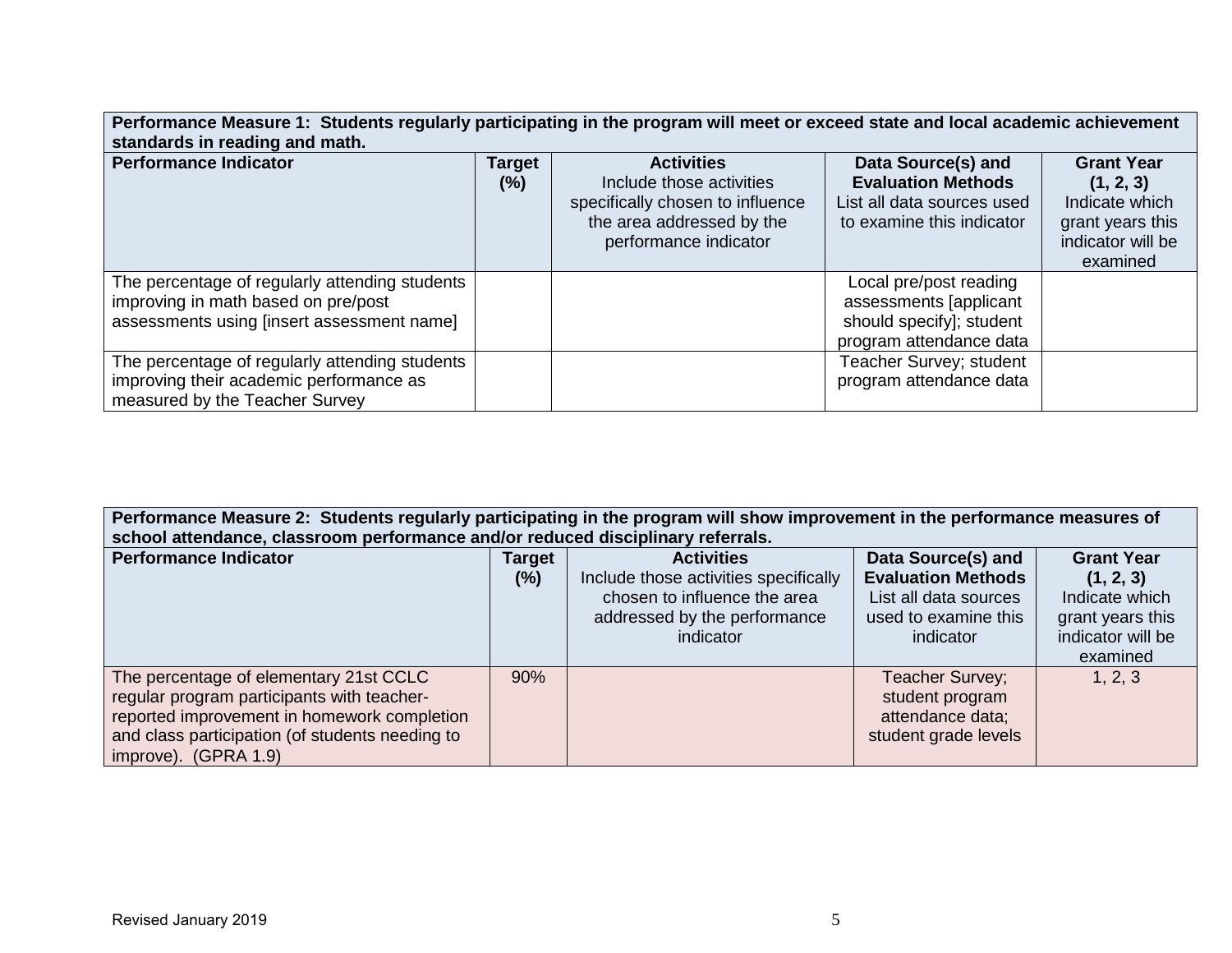| Performance Measure 2: Students regularly participating in the program will show improvement in the performance measures of<br>school attendance, classroom performance and/or reduced disciplinary referrals.     |                       |                                                                                                                                         |                                                                                                                                |                                                                                                       |
|--------------------------------------------------------------------------------------------------------------------------------------------------------------------------------------------------------------------|-----------------------|-----------------------------------------------------------------------------------------------------------------------------------------|--------------------------------------------------------------------------------------------------------------------------------|-------------------------------------------------------------------------------------------------------|
| <b>Performance Indicator</b>                                                                                                                                                                                       | <b>Target</b><br>(% ) | <b>Activities</b><br>Include those activities specifically<br>chosen to influence the area<br>addressed by the performance<br>indicator | Data Source(s) and<br><b>Evaluation Methods</b><br>List all data sources<br>used to examine this<br>indicator                  | <b>Grant Year</b><br>(1, 2, 3)<br>Indicate which<br>grant years this<br>indicator will be<br>examined |
| The percentage of middle and high school 21st<br>CCLC program participants with teacher-<br>reported improvement in homework completion<br>and class participation (of students needing to<br>improve) (GPRA 1.10) | 93%                   |                                                                                                                                         | Teacher Survey;<br>student program<br>attendance data;<br>student grade levels                                                 | 1, 2, 3                                                                                               |
| The percentage of all 21st CCLC regular<br>program participants with teacher-reported<br>improvement in homework completion and class<br>participation (of students needing to improve)<br>(GPRA 1.11)             | 77%                   |                                                                                                                                         | Teacher Survey;<br>student program<br>attendance data;<br>student grade levels                                                 | 1, 2, 3                                                                                               |
| The percentage of regularly attending students<br>who improve their school attendance by<br>reducing their number of days absent from the<br>prior year to the current year                                        |                       |                                                                                                                                         | Prior year and<br>current year school<br>attendance data (# of<br>days absent); student<br>program attendance<br>data          |                                                                                                       |
| The percentage of regularly attending students<br>who improve their school attendance by<br>reducing their number of days tardy from the<br>prior year to the current year                                         |                       |                                                                                                                                         | Prior year and<br>current year school<br>attendance data (# of<br>days tardy); student<br>program attendance<br>data           |                                                                                                       |
| The percentage of regularly attending students<br>who improve their school behavior by reducing<br>their number of discipline incidents from the prior<br>year to the current year                                 |                       |                                                                                                                                         | Prior year and<br>current year school<br>discipline data (# of<br>discipline incidents);<br>student program<br>attendance data |                                                                                                       |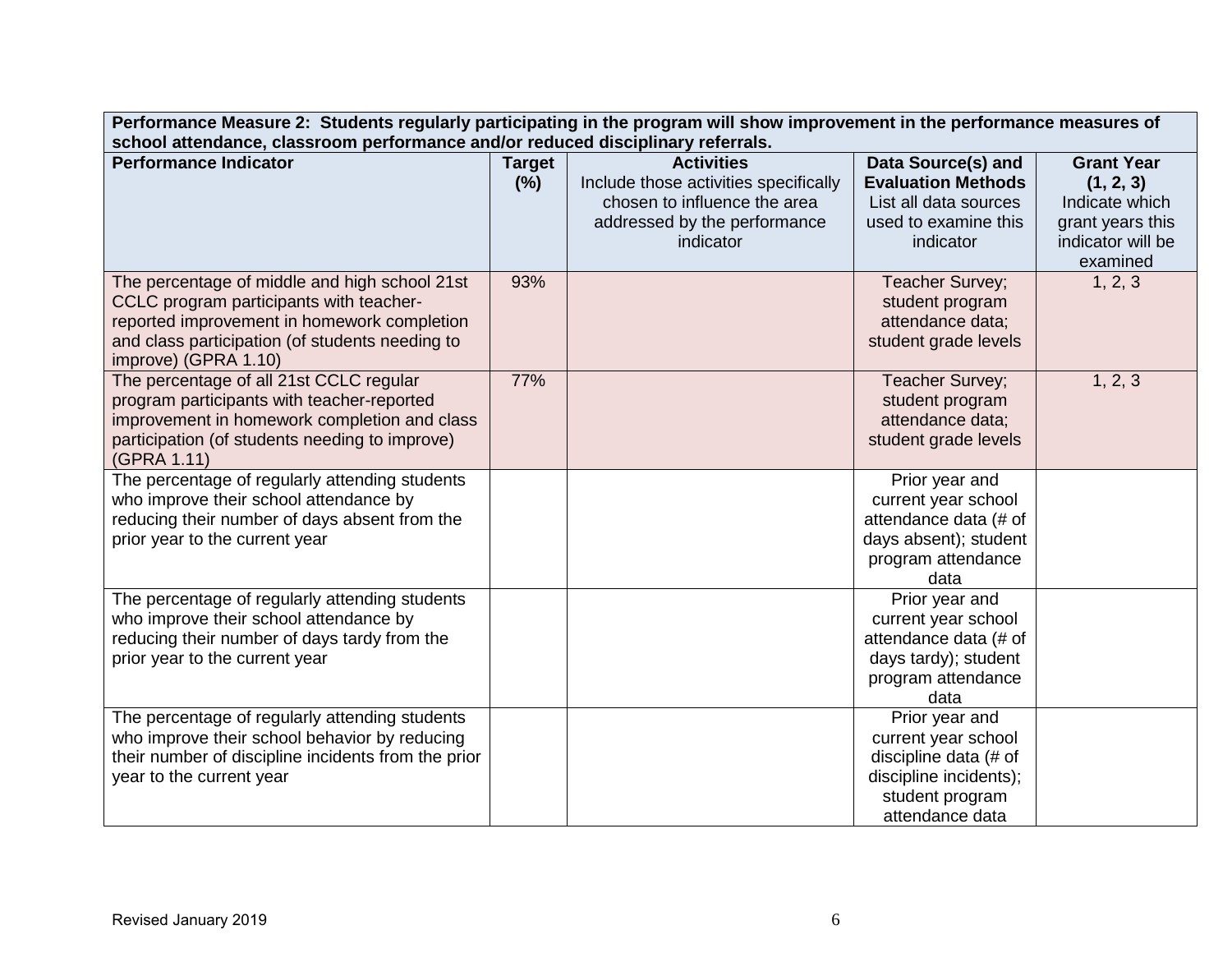| Performance Measure 2: Students regularly participating in the program will show improvement in the performance measures of |        |                                       |                           |                   |  |  |
|-----------------------------------------------------------------------------------------------------------------------------|--------|---------------------------------------|---------------------------|-------------------|--|--|
| school attendance, classroom performance and/or reduced disciplinary referrals.                                             |        |                                       |                           |                   |  |  |
| <b>Performance Indicator</b>                                                                                                | Target | <b>Activities</b>                     | Data Source(s) and        | <b>Grant Year</b> |  |  |
|                                                                                                                             | (% )   | Include those activities specifically | <b>Evaluation Methods</b> | (1, 2, 3)         |  |  |
|                                                                                                                             |        | chosen to influence the area          | List all data sources     | Indicate which    |  |  |
|                                                                                                                             |        | addressed by the performance          | used to examine this      | grant years this  |  |  |
|                                                                                                                             |        | indicator                             | indicator                 | indicator will be |  |  |
|                                                                                                                             |        |                                       |                           | examined          |  |  |
| The percentage of regularly attending students                                                                              |        |                                       | Prior year and            |                   |  |  |
| who improve their school behavior by reducing                                                                               |        |                                       | current year school       |                   |  |  |
| their number of days suspended from the prior                                                                               |        |                                       | discipline data (# of     |                   |  |  |
| year to the current year                                                                                                    |        |                                       | days suspended);          |                   |  |  |
|                                                                                                                             |        |                                       | student program           |                   |  |  |
|                                                                                                                             |        |                                       | attendance data           |                   |  |  |
| The percentage of regularly attending students                                                                              |        |                                       | Teacher Survey;           |                   |  |  |
| improving their class attendance as measured                                                                                |        |                                       | student program           |                   |  |  |
| by the Teacher Survey                                                                                                       |        |                                       | attendance data           |                   |  |  |
| The percentage of regularly attending students                                                                              |        |                                       | Teacher Survey;           |                   |  |  |
| improving their class participation as measured                                                                             |        |                                       | student program           |                   |  |  |
| by the Teacher Survey                                                                                                       |        |                                       | attendance data           |                   |  |  |
| The percentage of regularly attending students                                                                              |        |                                       | Teacher Survey;           |                   |  |  |
| improving their class attentiveness as measured                                                                             |        |                                       | student program           |                   |  |  |
| by the Teacher Survey                                                                                                       |        |                                       | attendance data           |                   |  |  |

**Performance Measure 3: Participants in 21st Century programs will demonstrate additional positive educational, social, and behavioral changes.**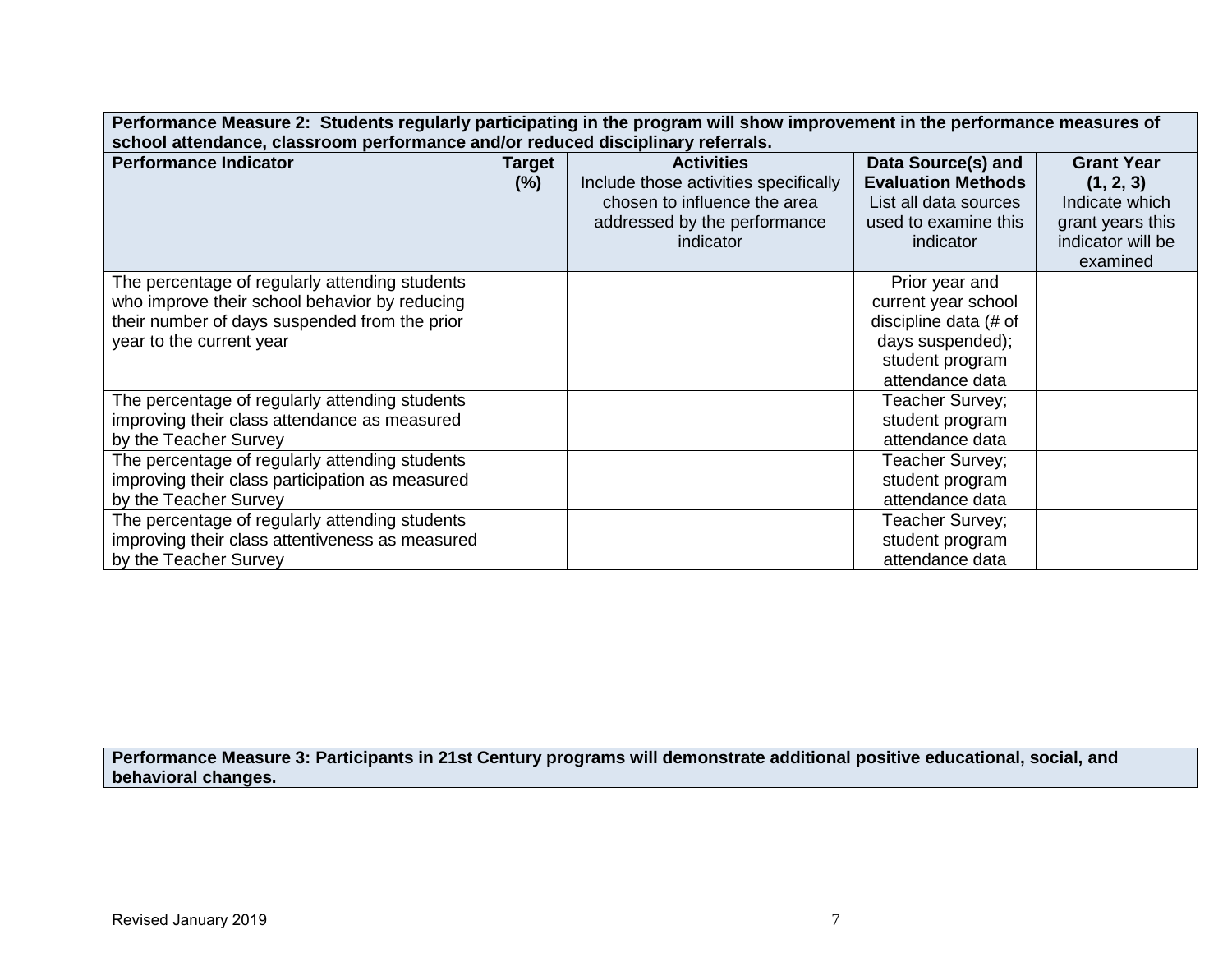| <b>Performance Indicator</b>                                         | <b>Target</b><br>$(\%)$ | <b>Activities</b><br>Include those activities specifically | Data Source(s) and<br><b>Evaluation Methods</b> | <b>Grant Year</b><br>(1, 2, 3) |
|----------------------------------------------------------------------|-------------------------|------------------------------------------------------------|-------------------------------------------------|--------------------------------|
|                                                                      |                         | chosen to influence the area                               | List all data sources                           | Indicate which                 |
|                                                                      |                         | addressed by the performance                               | used to examine this                            | grant years this               |
|                                                                      |                         | indicator                                                  | indicator                                       | indicator will be              |
|                                                                      |                         |                                                            |                                                 | examined                       |
| The percentage of elementary 21st CCLC                               | 75%                     |                                                            | Teacher Survey;                                 | 1, 2, 3                        |
| participants with teacher-reported improvements                      |                         |                                                            | student program                                 |                                |
| in student behavior (of students needing to<br>improve). (GPRA 1.12) |                         |                                                            | attendance data                                 |                                |
| The percentage of middle and high school 21st                        | 75%                     |                                                            | Teacher Survey;                                 | 1, 2, 3                        |
| CCLC participants with teacher-reported                              |                         |                                                            | student program                                 |                                |
| improvements in student behavior (of students                        |                         |                                                            | attendance data                                 |                                |
| needing to improve). (GPRA 1.13)                                     |                         |                                                            |                                                 |                                |
| The percentage of all 21st CCLC participants                         | 75%                     |                                                            | Teacher Survey;                                 | 1, 2, 3                        |
| with teacher-reported improvements in student                        |                         |                                                            | student program                                 |                                |
| behavior (of students needing to improve)                            |                         |                                                            | attendance data                                 |                                |
| (GPRA 1.14)<br>The percentage of regularly attending students        |                         |                                                            | Teacher Survey;                                 |                                |
| improving their volunteering in class as                             |                         |                                                            | student program                                 |                                |
| measured by the Teacher Survey                                       |                         |                                                            | attendance data                                 |                                |
| The percentage of regularly attending students                       |                         |                                                            | Teacher Survey;                                 |                                |
| improving their motivation to learn as measured                      |                         |                                                            | student program                                 |                                |
| by the Teacher Survey                                                |                         |                                                            | attendance data                                 |                                |
| The percentage of regularly attending students                       |                         |                                                            | Teacher Survey;                                 |                                |
| improving their ability to get along well with                       |                         |                                                            | student program                                 |                                |
| others as measured by the Teacher Survey                             |                         |                                                            | attendance data                                 |                                |